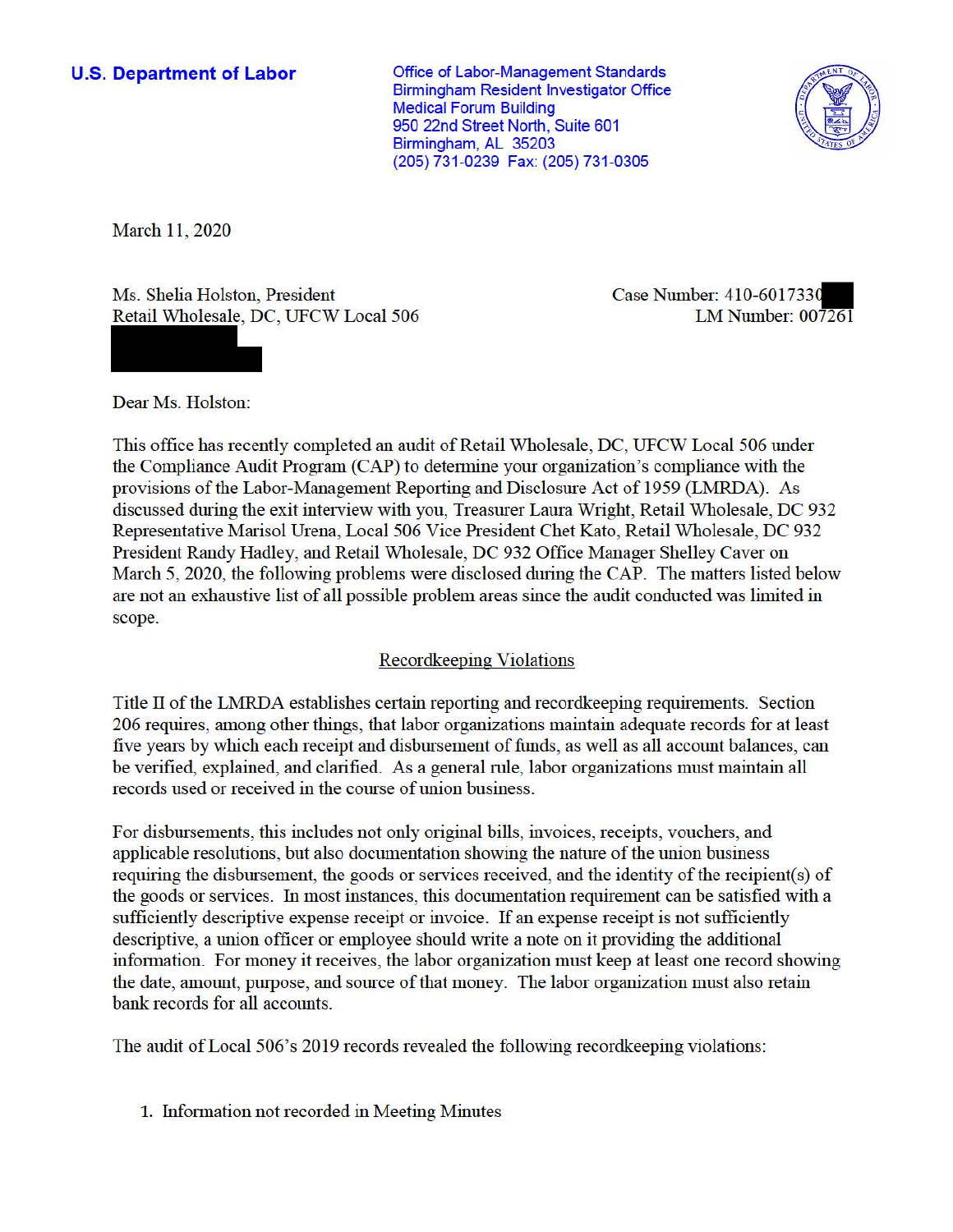meetings must report any disbursement authorizations made at those meetings.<br>2. Lost Wages During the audit President Holston advised OLMS that the membership authorized a Christmas bonus in the amount of \$200.00 for the President, Vice President, and Secretary Treasurer. Article X of the bylaws require all disbursements to be approved and by proper resolution of the membership. The minutes of the meetings do not contain any reference to this bonus issue. Minutes of all membership or executive board

 vouchers; however, the vouchers did not have an adequate, detailed explanation of the type of union business conducted and instead listed only "negotiations." Local 506 did not retain adequate documentation for lost wage reimbursement payments to union officers and employees totaling at least \$453.00. The union must maintain records in support of lost wage claims that identify each date lost wages were incurred, the number of hours lost on each date, the applicable rate of pay, and a description of the union business conducted. The OLMS audit found that Local 506 maintained lost time

 the local must maintain for lost wages and other officer expenses. During the exit interview, I provided a compliance tip sheet, *Union Lost Time Payments*,that contained a sample of an expense voucher Local 506 may use to satisfy this requirement. The sample identifies the type of information and documentation that

Based on your assurance that Local 506 will retain adequate documentation in the future, OLMS will take no further enforcement action at this time regarding the above violations.

### Other Violation

The audit disclosed the following other violation:

### Inadequate Bonding

 bonded for \$[25,000.00.](https://25,000.00) Local 506 obtained adequate bonding coverage and provided The audit revealed a violation of LMRDA Section 502 (Bonding), which requires that union officers and employees be bonded for no less than 10 percent of the total funds those individuals or their predecessors handled during the preceding fiscal year. The audit revealed that Local 506's officers and employees were not bonded for the minimum amount required at the time of the audit. The minimum bond was \$[25,022.00;](https://25,022.00) the union was only evidence of this to OLMS on March 5, 2020 during the audit. As a result, OLMS will take no further enforcement action regarding this issue.

### Other Issue

Signing Blank Checks

 During the audit, President Holston advised that she signs blank checks. Your union's bylaws require that all checks be signed by the president and financial secretary. The two signature requirement is an effective internal control of union funds. Its purpose is to attest to the authenticity of a completed document already signed. However, signing a blank check